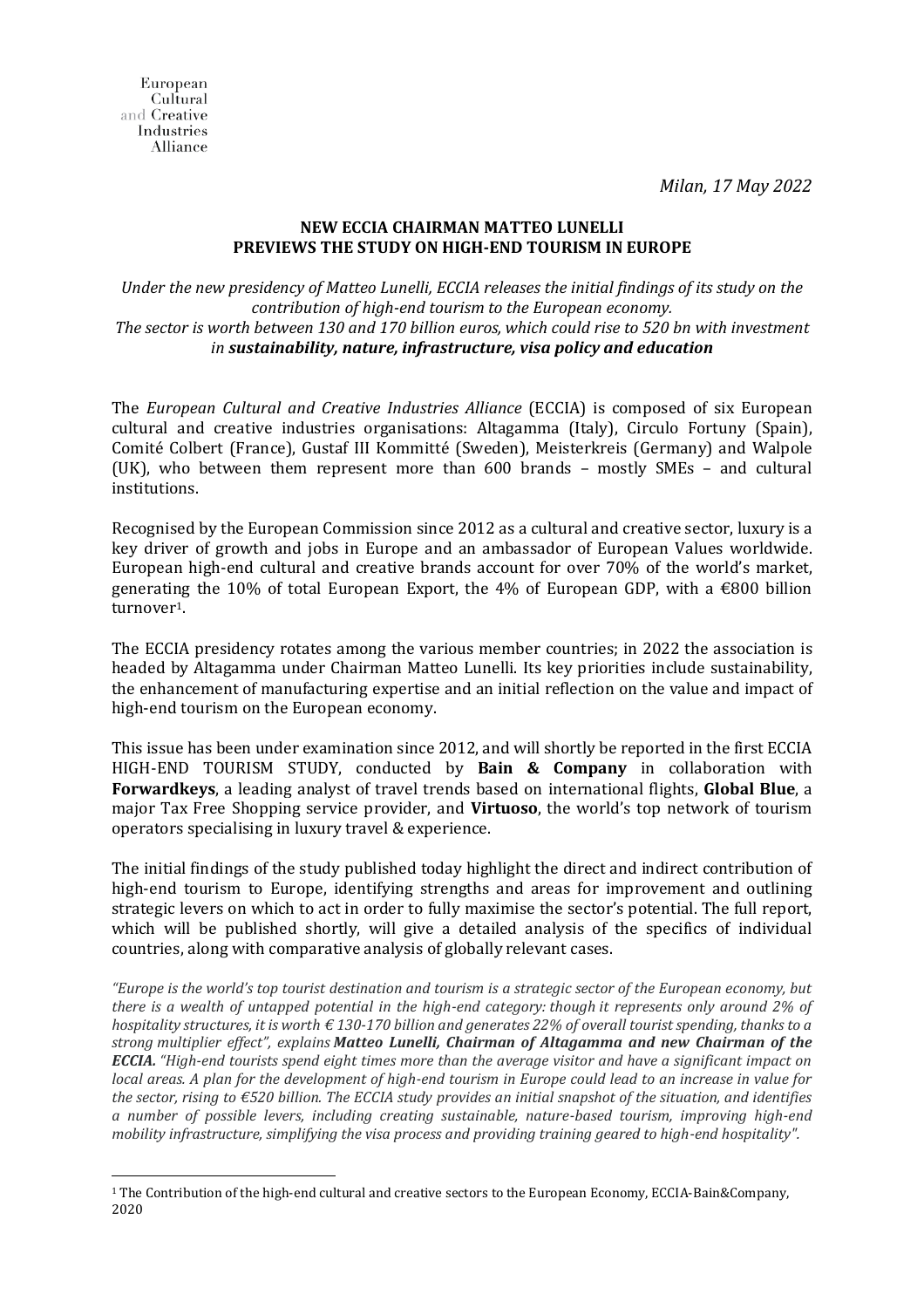European Cultural and Creative **Industries** Alliance

*"This report clearly demonstrates that high-end tourism is an asset for the whole of Europe. In some countries, such as Italy, UK, France and Spain, this segment is large in absolute terms, reaching up to 20-35 billion euros. In others, its incidence on the GDP is remarkable, such as in Greece where it weighs 7% of GDP. Furthermore, travelers – who are increasingly curious and attentive to sustainability - are showing interest in new destinations, both in the best-known and emerging countries such as Croatia, Slovenia, Portugal and the Nordics. High-end tourism is a global asset to be protected and developed for the sake of all. After the shock of Covid-19 – a quantifiable loss of over 70 billion euros due to the loss of international travelers alone – the high-end tourism industry is finally showing strong signs of recovery",* commented **Claudia D'Arpizio**, Global Head of Fashion & Luxury, and **Fabio Colacchio**, partner of **Bain & Company**.

## THE TAKE-HOME FIGURES

According to the ECCIA study, **high-end tourism in Europe is worth between 130 and 170 billion euros (22% of total tourism revenue)** and produces an extraordinary multiplier effect, helping to increase every link in the value chain. **With just 2% of accommodation providers**, for example, high-end tourism:

- **generates almost 22% of overall European tourism revenue;**
- **accounts for some 22% of spending on accommodation;**
- **accounts for up to 33% of spending on culture, entertainment and shopping.**

Moreover, **daily spending by high-end tourists is 8 times higher than that of the average tourist**. The high-end segment also has a multiplier effect on **jobs**, employing **nearly twice the number of staff** (compared to lower-end tourism) for the same sized accommodation.

The 5 major European countries (**France, Germany, Italy, Spain, UK**) **generate approximately 75% of the value of high-end tourism**, and the study points to macro-data relating to the value of the high-end segment relative to the total tourism sector in these countries:

- France: the segment is worth approximately  $\text{\textsterling}22\text{-}27$ bn (total tourism  $\text{\textsterling}85\text{-}100$ bn)
- Germany: the segment is worth approximately  $\epsilon$ 5-10bn (total tourism  $\epsilon$ 65-85bn)
- Italy: the segment is worth approximately  $\epsilon$ 25bn (total tourism  $\epsilon$ 80-100bn)<sup>2</sup>
- Spain: the segment is worth approximately  $\epsilon$ 20-25bn (total tourism  $\epsilon$ 75-95bn)
- UK: the segment is worth approximately  $\epsilon$ 30-35bn (total tourism  $\epsilon$ 80-100bn)

Alongside these, some smaller countries also show well-developed high-end tourism; these include Switzerland, with some €5-10bn, Greece with €10bn and Portugal with €4-6bn. The rest of Europe accounts for approximately  $\epsilon$ 9bn.

It should be remembered that the positive impact of high-end tourism is not limited to its economic effects. The direct and indirect benefits include job creation, enhancing the perception of the overalltourism offer, attracting investment as well as intangible benefits or **soft spillovers, which are highly important.**

<sup>&</sup>lt;sup>2</sup> see [Altagamma](https://altagamma.it/media/source/CS%2520Giornata%2520Altagamma%2520Turismo_2505_FINALdocx.pdf) 2021 study on Italian high-end tourism